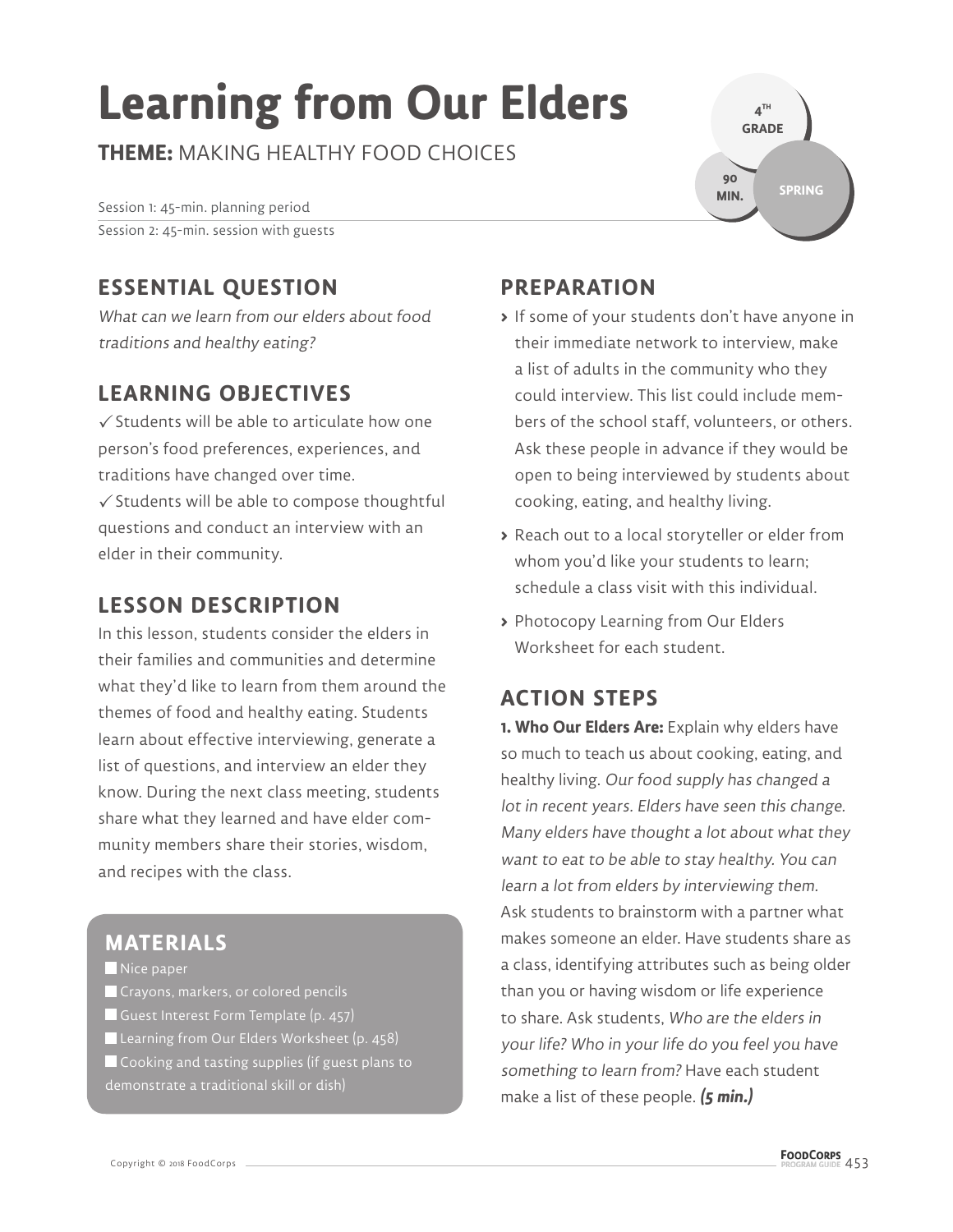**2. Brainstorming Questions:** Say, With these people in mind, what do you want to learn about them related to cooking, eating, and healthy living? Have students generate a list as a class of things they'd like to know. **(5 min.)**

#### **SAMPLE INTERVIEW QUESTIONS**

- What did you eat growing up?
- What's a food you used to not like that you like now?
- What does healthy eating mean to you?
- When you were a kid, what did you eat at school?
- What did you eat with your family?
- What traditional meals from your culture were you taught to make?
- Do you have ways of preserving food?
- What's your favorite tool in the kitchen?
- What's your favorite recipe?
- What's a food or meal from your childhood that you recommend I try? Why?
- What's your all-time favorite food memory?
- When you were a kid, what did you eat on special occasions?
- Is there a recipe or traditional cooking method that you'd enjoy sharing with my class?

**3. Learning What Makes a Good Interview:** Tell students, You will each be interviewing an elder. To gather as much information as possible, it's important to keep a few guidelines in mind. Explain that while some yes or no questions are OK, open-ended questions encourage people to give details and tell more stories. Explain how it's always good to have follow-up questions prepared for yes or no questions but to also be flexible in the moment and think of follow-up questions to ask on the spot. Give students an example of a yes or no question, and ask them

to revise it into an open-ended question. For example, "Did you have school lunch when you were a kid?" can become, "Describe what you ate for lunch when you were a kid." Have students write their own list of interview questions. Ask students, What are ways that we can show respect and communicate that we're actively listening? Discuss making eye contact, nodding their heads, and expressing genuine interest through their responses. **(10 min.)**

#### **WHAT MAKES A GOOD INTERVIEW?**

- Asking open-ended questions
- Asking follow-up questions
- Being flexible
- Respecting someone's privacy
- Showing genuine interest
- Recording/writing important points

**4. Practicing Interviewing:** Demonstrate holding a practice interview with a volunteer student or with the classroom teacher. Model positive interview techniques by asking open-ended questions, making eye contact, and expressing genuine interest through responses. Have students give you feedback on what you did well and what you could have done to improve your interview. Then have students pair up and practice interviewing one other, keeping the good interview guidelines in mind. Circulate through the room, listening to students' exchanges and encouraging active listening where needed. After about seven minutes, have students switch so that each partner has a chance to be interviewed. Have partners provide each other with feedback on how they can be better listeners or how they can revise their questions to get more interesting responses. **(20 min.)**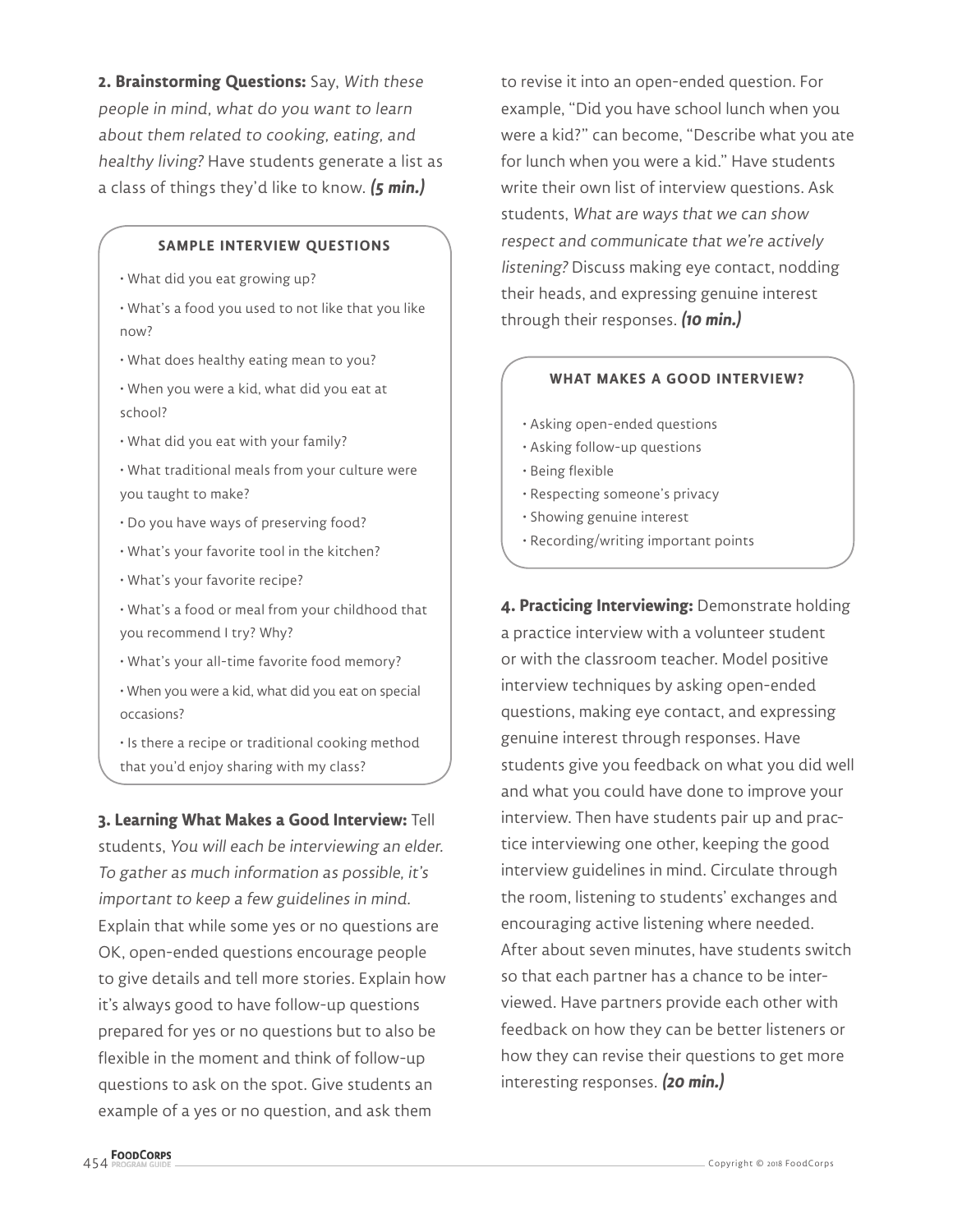**5. At Home:** Explain that students should somehow capture their discussion, whether by taking notes during the conversation, summarizing it afterward, or recording the conversation on a device with the interviewee's permission. Let students know the date that you'd like to invite guests in to share stories, and tell them to be sure to ask their interviewee whether they'd like to be a part of the event. Pass out the Guest Interest Form Template for students to share at home. **(5 min.)**

#### **6. (Next Meeting) Follow-Up Sharing:** Give

students time to write a personal reflection or share what they learned from the elder they interviewed with a partner. Then gather as a class to do a round robin where each student shares one interesting thing they learned. Tell students they'll have a time limit of 30 seconds. **(20 min.)**

#### **7. Inviting Guests to Class:**

**a.** Facilitate a conversation where each student has a couple prepared questions to ask the guests. Students take turns asking a question and having all the guests who'd like to share a story or response. If you have three or more guests, set up this activity so that students are rotating among speakers in small groups. Have students use the Learning from Our Elders Worksheet to record interesting facts and questions about the guests.

**b.** Have guests bring in a traditional cooking tool and demonstrate how to use it.

**c.** Have guests bring in their favorite recipes and share memories of that food. Then compile a class cookbook of all the recipes.

**d.** Ask elders to demonstrate traditional

food cooking skills to the class. (Be prepared to provide support and supplies if needed. Depending on the level of involvement of the cooking project, this may need to be scheduled as a separate activity)

**8. Writing Thank-You Notes:** After guests of honor visit the class, have students write them letters of gratitude. Have students use their Learning from Our Elders Worksheet to remember to share personal details about what they enjoyed learning. **(10 min.)**

#### **REFLECTION**

Have students discuss the following questions in small groups, then share with the class: **(5 min.)**

- What was the most interesting thing you learned from your interview?
- How did what you learned from our guests compare with what you learned during your first conversation with an elder?
- How is your life similar to and different from the life of our elders when they were your age?
- How has the idea of healthy eating changed over the years?
- What are some things you do now that you think might be interesting to kids 50 years from now, when you are an elder?

#### **ADAPTATIONS**

**Classroom Extension:** Plan a field trip to a senior center where pairs of students can engage in conversation with elders in the community using their prepared interview questions.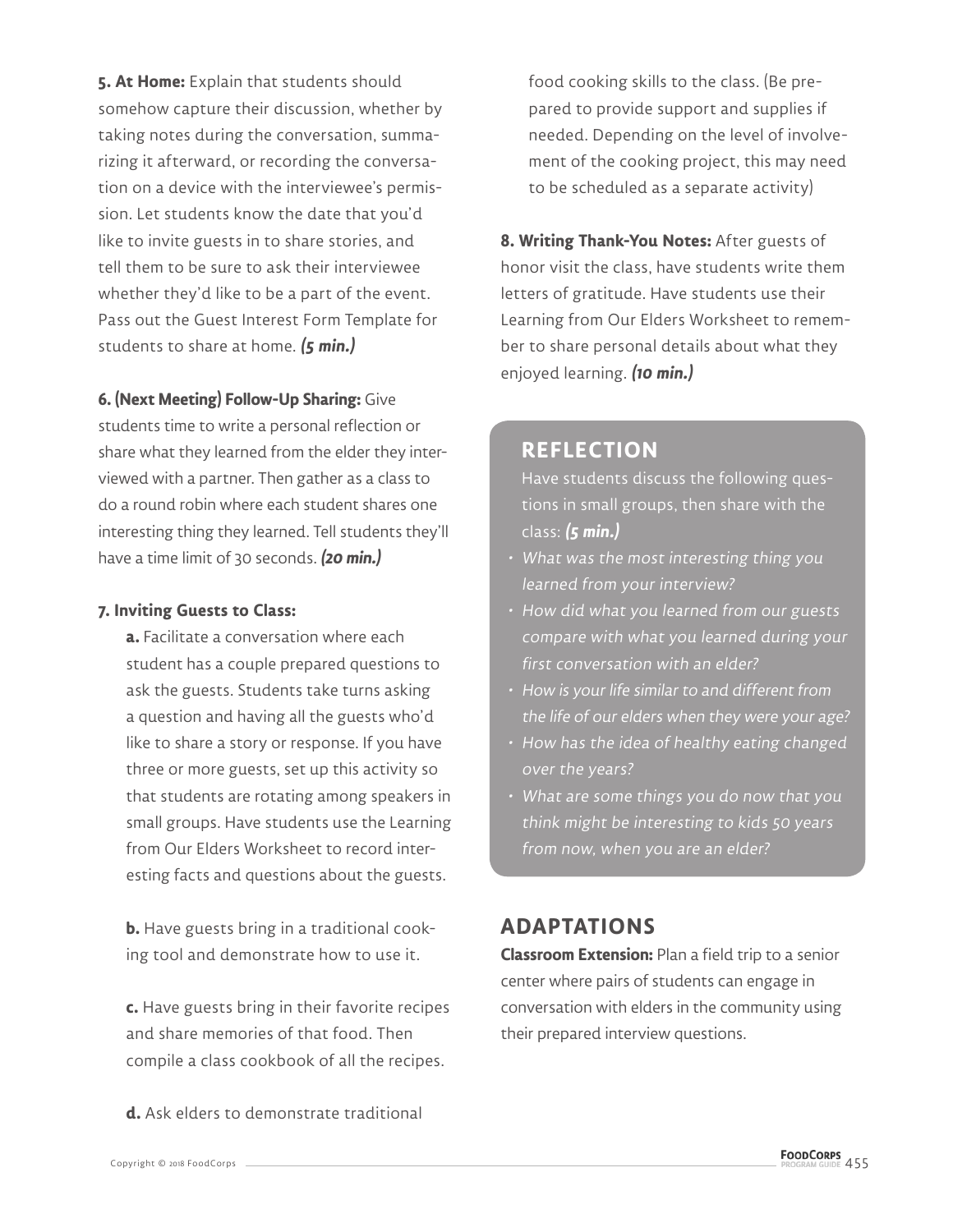## **ACADEMIC CONNECTIONS**

English Language Arts Common Core State Standards

#### **CCSS.ELA-LITERACY.W.4.4**

Produce clear and coherent writing in which the development and organization are appropriate to task, purpose, and audience. (Gradespecific expectations for writing types are defined in standards 1-3 above.)







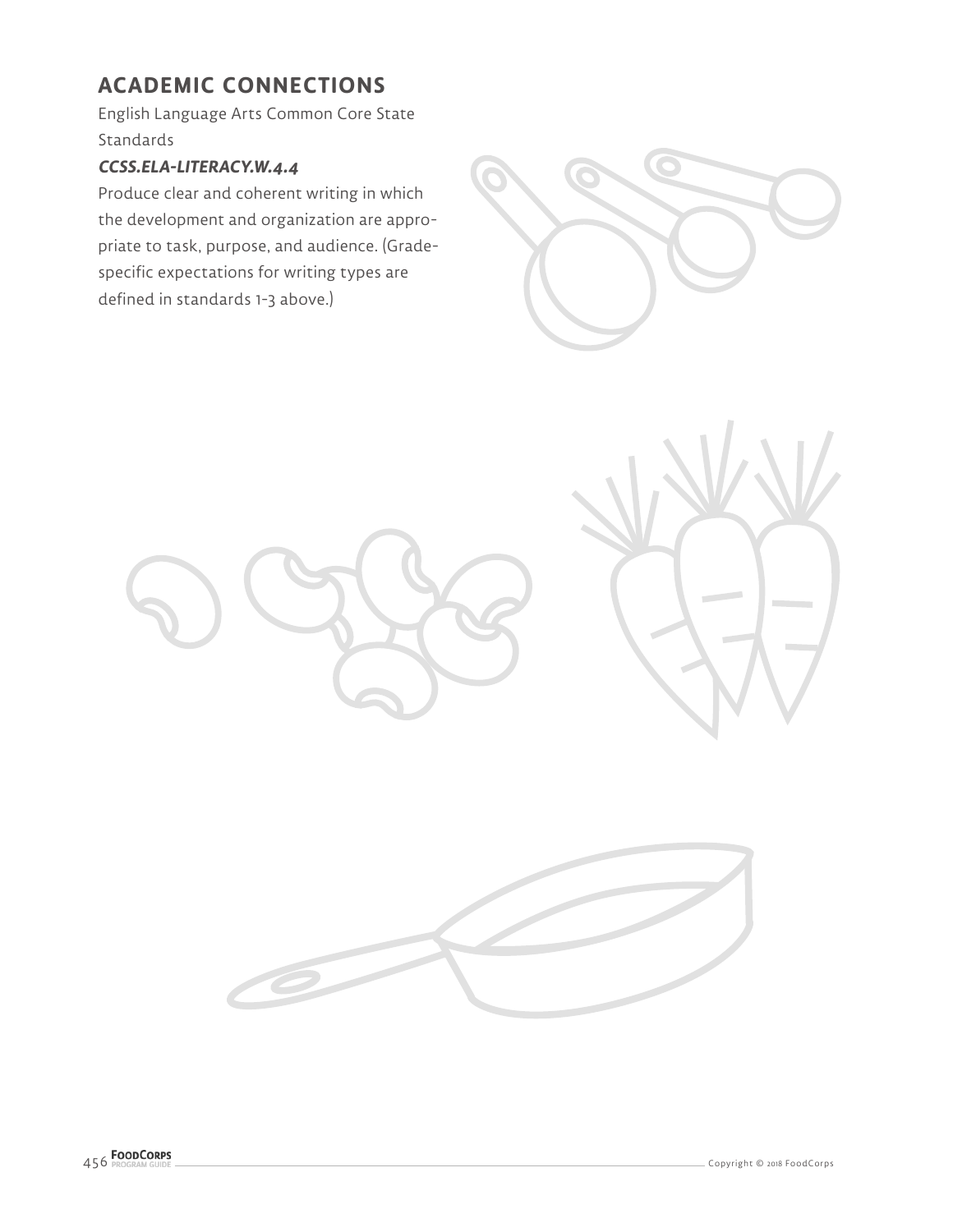## **Guest Interest Form Template**

Student Name: Guest Name:

| cooking experiences. | On ________________, we'd like to invite you to our classroom to share your food traditions and |
|----------------------|-------------------------------------------------------------------------------------------------|
|                      | Would you like to participate?                                                                  |
|                      | Share a story and recipe about a food tradition you have                                        |
|                      | Bring in a cooking tool and demonstrate how to use it                                           |
|                      | Teach the class a traditional cooking skill                                                     |
|                      | Share an experience cooking and eating foods                                                    |
|                      | If sharing a skill or food, please briefly describe it:                                         |
|                      | What supplies would you need us to provide?                                                     |
|                      |                                                                                                 |
|                      |                                                                                                 |
|                      |                                                                                                 |
|                      |                                                                                                 |
|                      |                                                                                                 |